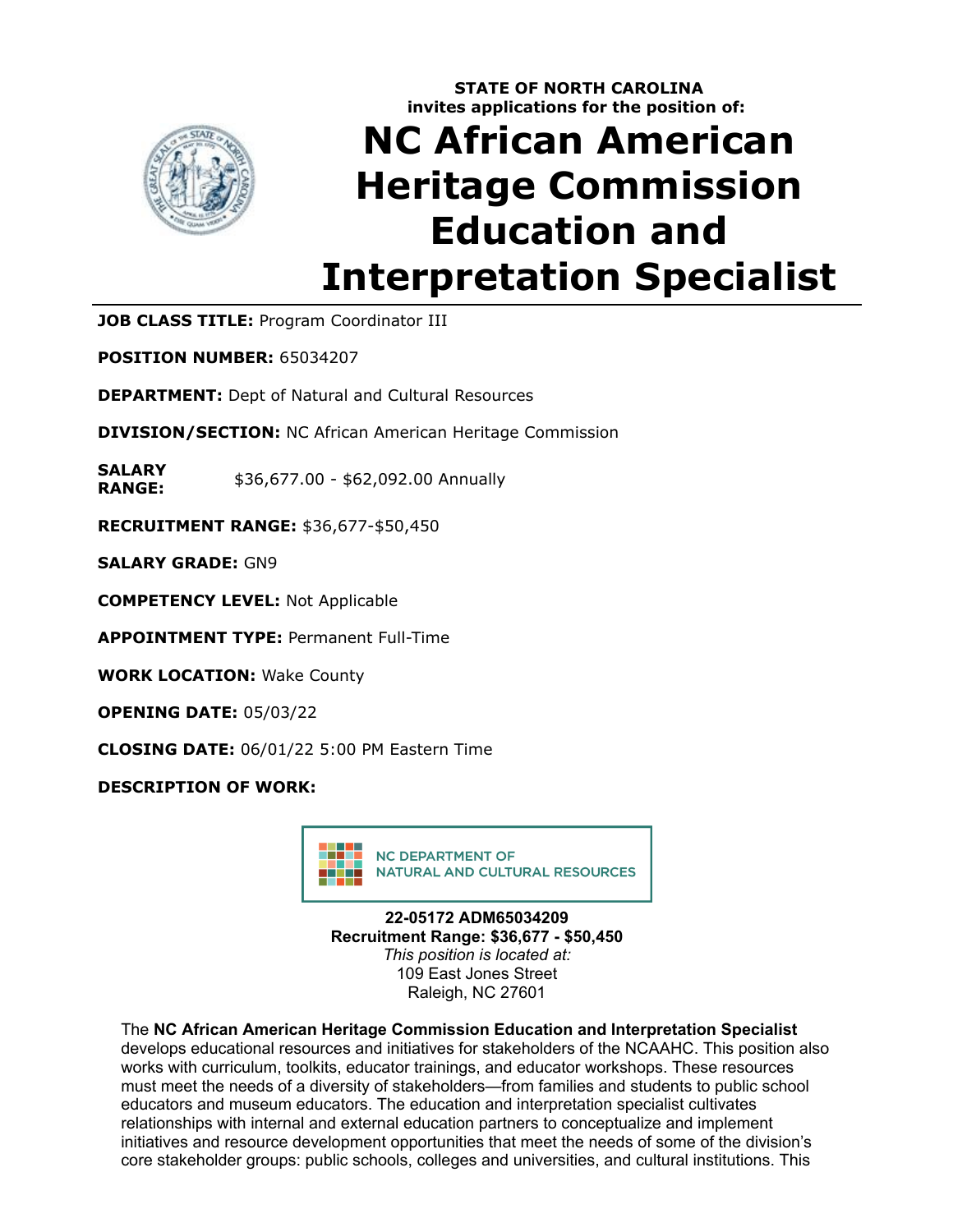position will also offer guidance in best practices for interpreting African American history, arts, and culture spaces across North Carolina.

#### **Key Responsibilities:**

- Cultivates relationships with external partners and stakeholders (including colleges and universities, statewide public-school systems, the Department of Public Instruction, libraries, and cultural institutions); connect division resources to, and implement relevant initiatives with, these partners.
- Develops curriculum to meet the needs of diverse stakeholders, including families, educators, and museum educators.
- Conceptualizes, plans, and implements educator trainings and workshops centered on North Carolina African American history, art, and culture.
- Creates family and youth programs for diverse statewide audiences centered on North Carolina African American history, art, and culture.
- Creates newsletters, toolkits, blogs, and other informational resources for families, youth, and educators.
- Crafts and implements a Historically Black Colleges and Universities (HBCU) Outreach Plan to grow connections with faculty and students focusing on African American history, art, heritage, and culture.
- Shares interpretive resources and execute interpretation trainings across DNCR divisions and among external stakeholders, providing colleagues with best practices for developing materials, resources, and programs centered on North Carolina African American history, art, and culture.
- Creates and maintains interpretive guides, plans, and other resources centered on best practices for interpreting and sharing North Carolina African American history, art, and culture in statewide cultural institutions.

The **North Carolina African American Heritage Commission** (NCAAHC), a division of the N.C. Department of Natural & Cultural Resources (DNCR), was established in 2008. The Commission has consistently produced informational and educational resources and interpretive materials, like lesson plans and exhibits, for statewide audiences.

**The Department of Natural and Cultural Resources' (DNCR)** vision is to be the leader in using the state's natural and cultural resources to build the social, cultural, educational, and economic future of North Carolina. Our mission is to improve quality of life by creating opportunities to experience excellence in the arts, history, libraries, and nature throughout North Carolina. The Department works to stimulate learning, inspire creativity, preserve the state's history, conserve the state's natural heritage, encourage recreation and cultural tourism, and promote economic development. Our goal is to promote equity and inclusion among our employees and our programming to reflect and celebrate our state's diverse population, culture, and history by expanding engagement with diverse individuals and communities. We encourage you to apply to become a part of our team.

**Please visit our website a [www.ncdcr.gov](https://www.ncdcr.gov/) for more information.** 

#### **KNOWLEDGE, SKILLS AND ABILITIES / COMPETENCIES:**

- Demonstrated knowledge of and/or expertise in African American history, art, and/or culture.
- Demonstrated experience developing educational resources.
- Demonstrated experience working with or in diverse organizations and/or individuals.
- Demonstrated experience organizing and implementing public and/or large-scale programs.

#### **Management Preferences:**

- Familiarity with the North Carolina Standard Course of Study.
- Bachelor's or Master's in education, teaching, elementary education, higher education, adult education, library and information science, history, public history, museum studies, African American studies (or a related major), or certification in curriculum development.
- Familiarity with Historically Black Colleges and Universities.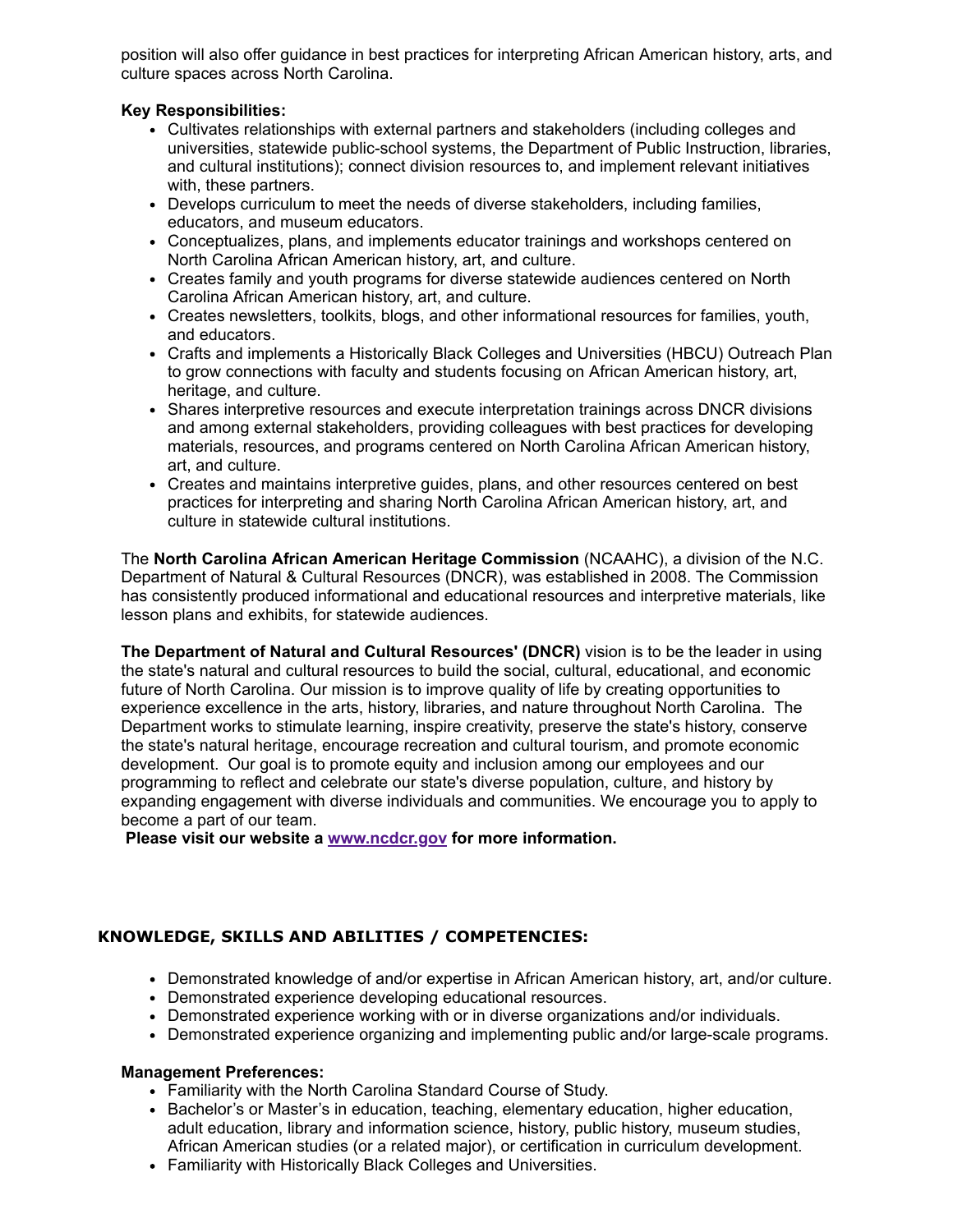Excellent written communication and public speaking skills.

#### **MINIMUM EDUCATION AND EXPERIENCE REQUIREMENTS:**

Bachelors degree from an appropriately accredited institution and two (2) years of experience related to the area of assignment; or an equivalent combination of training and experience.

#### **SUPPLEMENTAL AND CONTACT INFORMATION:**

The Department of Natural and Cultural Resources (DNCR) selects applicants for employment based on required education and experience and job-related knowledge, skills, and abilities without regard to race, religion, color, national origin, sex, pregnancy, gender identity or expression, sexual orientation, age (40 or older), disability, National Guard or veteran status, genetic information, political affiliation or political influence.

**Please be sure to complete the application in full. Resumes may be uploaded with your application, but will not be accepted in lieu of a fully completed application and will not be considered for qualifying credit. "See Resume" or "See Attachment" will** *NOT* be accepted.

Information should be provided in the appropriate areas, to include the following: Education, including high school and all degrees obtained, Work Experience, and Certificates & Licenses. It is critical to our screening and salary determination process that applications contain comprehensive candidate information.

Answers to Supplemental Questions are not a substitute for providing all relevant information within the body of your application. To receive credit for the supplemental questions, you must provide supporting information within the "Work Experience" section of the application, to support your answers.

Degrees must be received from appropriately accredited institutions. Transcripts, and degree evaluations may be uploaded with your application.

To obtain veterans preference, you must scan and upload a copy of your DD-214 or discharge orders.

Applicants requesting and receiving an accommodation under the Americans with Disabilities Act (ADA) are eligible to submit paper applications via mail or by fax. Please call the human resources office for assistance.

If multiple applications are submitted to an individual posting, only the most recent application received prior to the closing date will be accepted. Applications must be submitted by 5:00 PM on the closing date.

Due to the volume of applications received, we are unable to provide information regarding the status of your application over the phone. To check the status of your application, please log in to your account. Upon the closing date, applications are "Under Review" and will be screened by Human Resources for the qualified applicants. The hiring process may take an average of  $6 - 8$ weeks.

It is the policy of the State of North Carolina and the N.C. Department of Natural and Cultural Resources that all employees provide proof of employment eligibility (immigration and naturalization) on the first day of employment. We participate in E-Verify (Employment Eligibility Verification System).

#### **CONTACT INFORMATION: N.C. Department of Natural and Cultural Resources Division of Human Resources Division Address:** N.C. Department of Natural and Cultural Resources Division of Human Resources

4603 Mail Service Center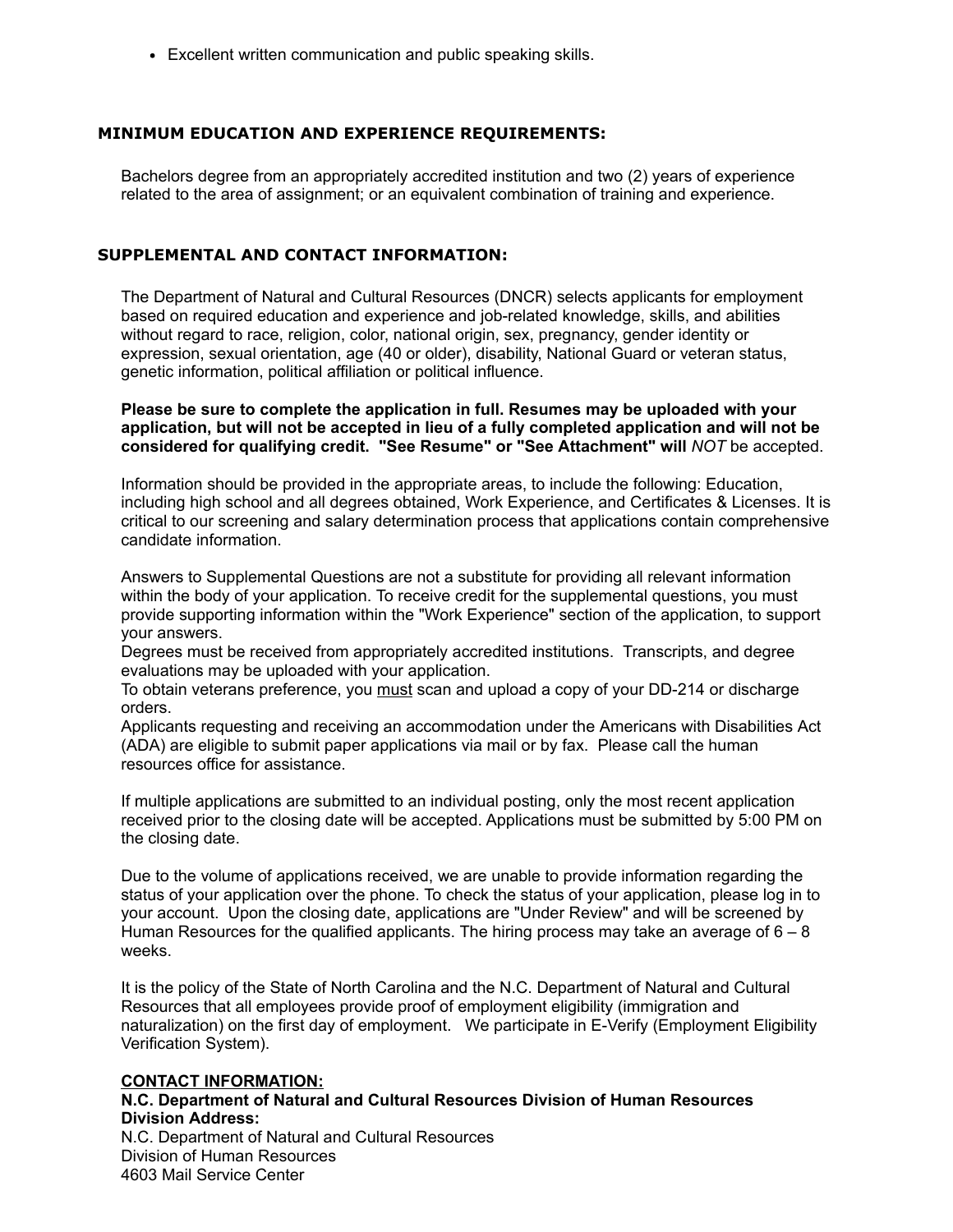Raleigh, NC 27699-4603 **Phone: 919-807-7373**

Technical issues submitting your application, please call the **NeoGov Help Line at 855-524- 5627.**

APPLICATIONS MAY BE FILED ONLINE AT: <http://www.oshr.nc.gov/jobs/index.html>

NOTE: Apply to the department listed on posting An Equal Opportunity Employer, NC State Government

Position #22-05172 ADM65034207 NC AFRICAN AMERICAN HERITAGE COMMISSION EDUCATION AND INTERPRETATION SPECIALIST DB

[noreply@nc.gov](mailto:noreply@nc.gov)

#### **NC African American Heritage Commission Education and Interpretation Specialist Supplemental Questionnaire**

\* 1. I UNDERSTAND that DNCR requires a complete descriptive work history with all employment experience detailed to be considered for employment. I have included all of this information within my application. (If you haven't completed the application requirements, please return to your application to finish it before submitting your application. Resume will not be accepted in lieu of work history portion of this application.)

 $\Box$  Yes  $\Box$  No

- \* 2. If offered this position are you willing to accept a salary within the posted recruitment range of \$36,677-\$50,450?
	- $\Box$  Yes  $\Box$  No
- \* 3. Which of the following best describes your highest level of education? (This must be documented in the Education section of your application in order to receive credit.)
	- $\Box$  Less than a High School Diploma
	- GED/High School Diploma
	- $\Box$  High School + Some College/University
	- Associate's Degree
	- $\Box$  Bachelor's Degree
	- $\Box$  Master's Degree
	- Doctorate Degree
	- $\Box$  Professional Certificate/License
- \* 4. Which best describes your years of knowledge and/or expertise in African American history, art, and/or culture? (This must be documented in the work history portion of this application in order to receive credit.)

 $\Box$  None

- $\Box$  Less than 1 year
- $\Box$  1 year but less than 2 years
- $\Box$  2 years but less than 4 years
- $\Box$  4 years or more
- \* 5. Which best describes your years of experience developing educational resources? (This must be documented in the work history portion of this application in order to receive credit.)
	- $\Box$  None
	- $\Box$  Less than 1 year